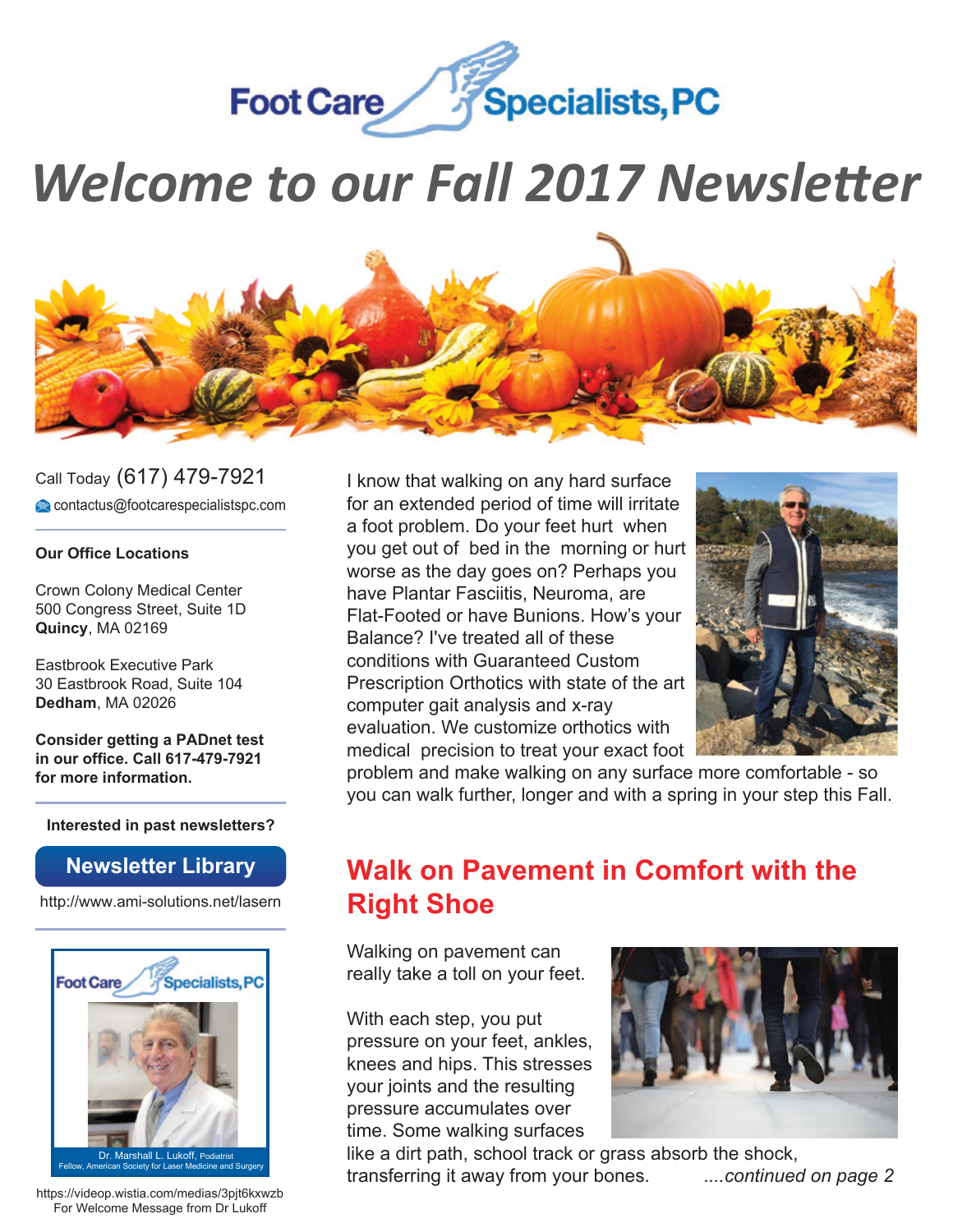

**Make an Appointment Request** online today or call us at **855-FIT-FEET and schedule your appointment today.**

### **History FootNote**

By injecting insulin into a diabetic dog in 1921, Canadian physician Frederick Banting and medical student Charles Best found that the hormone effectively lowered the dog's blood glucose levels to normal.

### **Trivia**

#### *The most common reason your heels hurt is:*

- A) Trouble in the tissue that supports your arch
- B) Plantar warts
- C) Blisters
- D) Legos camouflaged by the carpet

**A.** One of the most common sources of heel pain is a condition called "plantar fasciitis,' which is an inflammation of a thick band of connective tissue that starts in your heel and supports your arch. One remedy for treating the pain is to roll a frozen water bottle with the arch of your foot to ease the inflammation and reduce swelling. Good arch support is important for treating and preventing this condition.

## *....continued from page 1* **Walk on Pavement....**

But concrete sidewalks and roadways are some of the hardest walking surfaces. Walking on these not only stresses your joints but also causes your muscles to tire more easily.

Your walking shoe can compensate for a hard surface. Athletic or running shoes with extra cushioning can help take the stress off your body and absorb shock. A trail shoe with a deeper tread pattern to grip and avoid slipping is a great idea for uneven cobblestone or paver stone surfaces.

Visit an athletic shoe store and explain your walking surface to get the best fit for your feet and path. Carry your dress shoes on your commute to work and change into your stylish shoes when you arrive. You'll extend the life of your fashionable shoes and reduce the stress on your joints.

# **Do You Have A Health Savings Account (HSA)? Time to Get Orthotics**

**Now may be a great time for you to stop putting off caring for your feet, particularly if you have a health savings account (HSA). The money in your account can be used for medical expenses, including orthotics.**



# **From My Blog: Ankle Sprains are all too common**

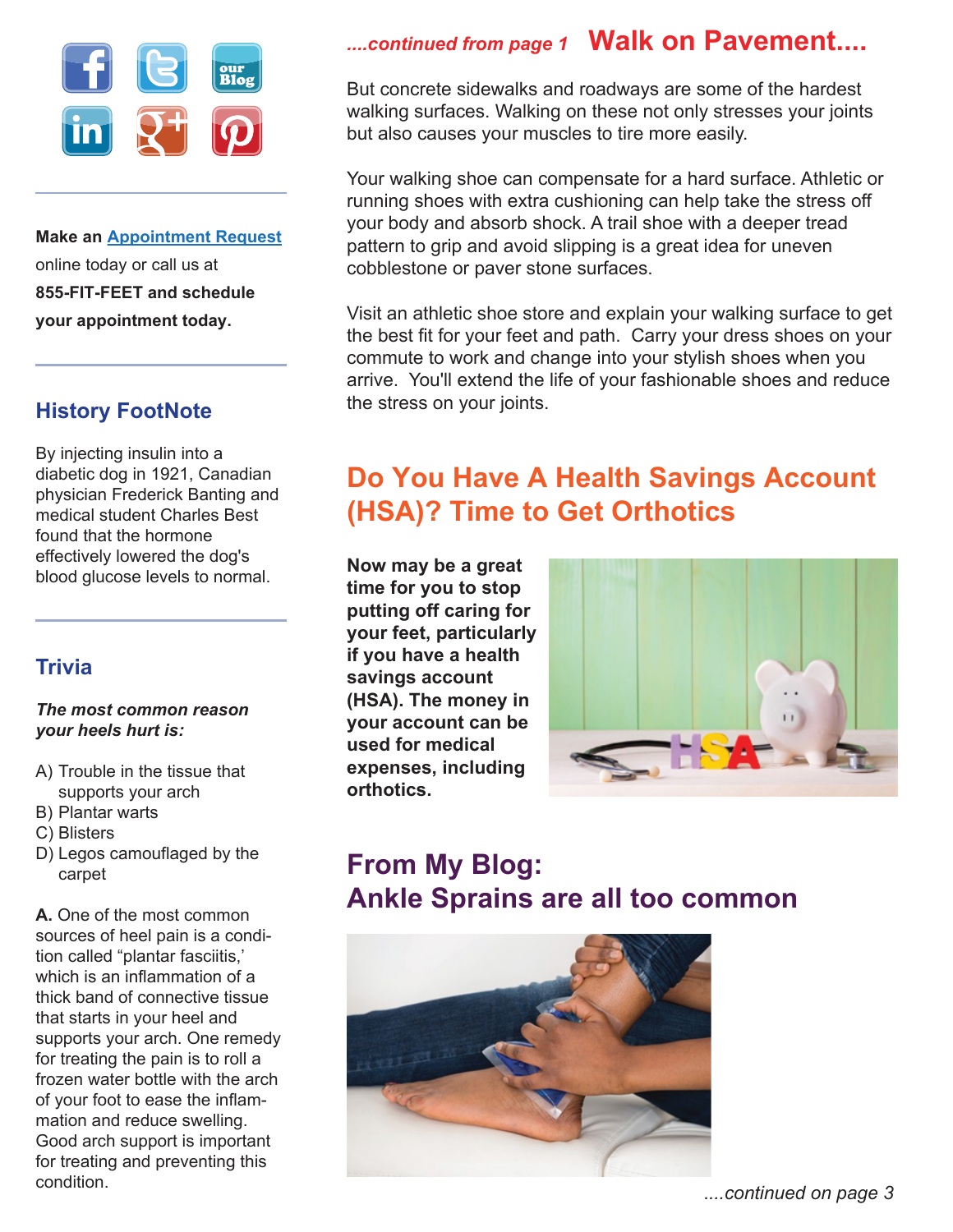### **Celebrity Foot Focus**

Actors Salma Hayek, Tom Hanks and James Earl Jones, as well as quarterback Jay Cutler and hockey defense player Nick Boynton, have all revealed that they have diabetes.

### **Joke of the month**







### *....continued from page 2* **From My Blog**

Ankle Sprains are a common injury and are actually the most frequent ankle injury, especially among basketball players who undergo frequent ankle instability. Once a sprain happens, the damage to the ligaments creates the likelihood of it happening again without proper treatment. They occur during a rapid movement while the foot is still planted to the ground. The ankle tends to roll outwards and the foot turns inward. This reaction causes the surrounding ligaments to tear, which ruins its elastic nature.

http://www.footcarespecialistspc.com/blog/post/ankle-sprains-areall-too-common.html to read more>>

# **Recipe of the Month: Mini Chocolate Tarts**



Mini desserts are a great way to offer dessert at the holidays without overindulging.

### **Ingredients**

- 1.4 ounces sugar-free, fat-free chocolate pudding mix
- 1 cup skim milk
- 4 ounces light whipped topping, thawed
- 24 puff pastry cups
- 48 mini-chocolate chips

### **Instructions**

- 1. Preheat the oven to 400 degrees F. Bake the puff pastry cups according to package directions.
- 2. In a large bowl, whisk together the pudding mix and skim milk. Put in the refrigerator for 5 minutes.

.*...continued on page 4*